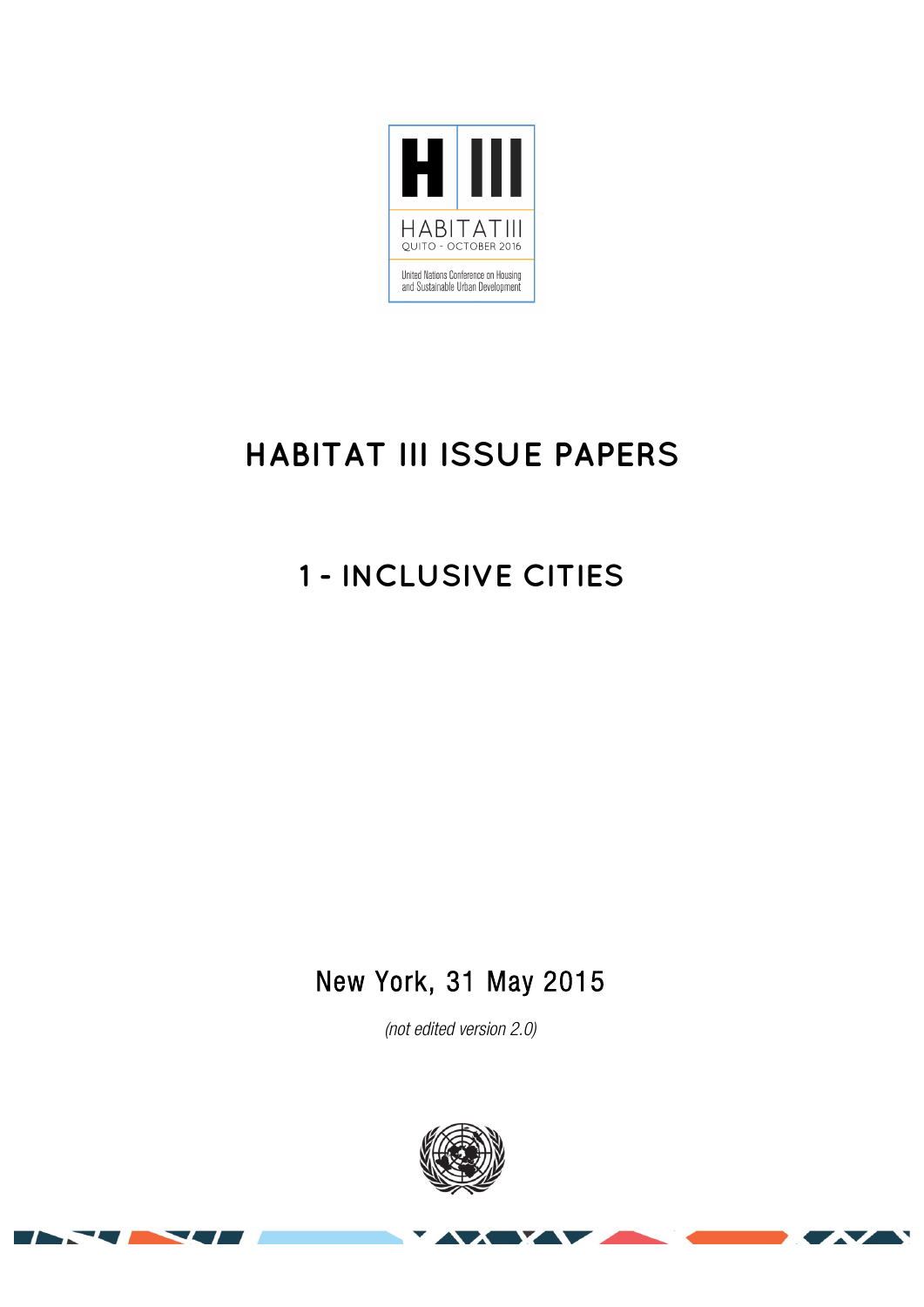

# ISSUE PAPER ON INCLUSIVE CITIES

#### KEY WORDS

Inclusive growth, inclusion, equality, social inclusion/exclusion, human rights, non-discrimination, migrants, marginalized groups, security of tenure, balance of power, gender, empowerment, consultation and participation, speculation on housing and land.

#### SUMMARY

Urbanization provides the potential for new forms of social inclusion, including greater equality, access to services and new opportunities, and engagement and mobilization that reflects the diversity of cities, countries and the globe. Yet too often this is not the shape of urban development. Inequality and exclusion abound, often at rates greater than the national average, at the expense of sustainable development that delivers for all. Two key types of drivers are needed to combat the rise of urban exclusion and put cities on a better path. The first is political commitment to inclusive urban development at multiple levels, in the face of many forces and stakeholders incentivizing uneven and unequal development. The second is a range of mechanisms and institutions to facilitate inclusion, including participatory policy making, accountability, universal access to services, spatial planning and a strong recognition of the complementary roles of national and local governments in achieving inclusive growth.

#### KEY FACTS AND FIGURES

- Cities often have much greater economic inequalities than countries overall<sup>1</sup>. The world's largest cities are also often the most unequal. However, big inequalities are found in small cities in Africa and Latin America.
- More than two thirds of the world's population live in cities in which income inequalities have increased since 1980<sup>2</sup>, sometimes to worrying levels above the United Nations alert line. $^3$
- There are serious variances in income and consumption at the urban level in the same country, and the aggregate national value can rarely describe what happens in all urban settings.<sup>4</sup>
- 1/3 of urban dwellers in the developing world (863 million people) live in slum-like conditions.<sup>5</sup> While the slum measure does not generally apply to cities in developed countries, residents of these cities

<sup>&</sup>lt;sup>1</sup> Variations between the Gini coefficients of the urban centres in an individual country are huge. In 8 out of 12 of the countries analyzed by UN-Habitat/CAF in Latin America and the Caribbean, the difference between inequality levels in the most equal and

the most unequal city diverts 45 per cent from the national average.<br><sup>2</sup> López Moreno E. (2012) *Concept Paper for the World Urban Forum 7,* UN-Habitat,<br><sup>3</sup> The alert line is determined by the United Nations when countries

<sup>&</sup>lt;sup>4</sup> UN-Habitat and CAF (2104) *Construction of More Equitable Cities: Public Policies for Inclusion in America Latina, Nairobi and* Caracas, http://unhabitat.org/books/construction-of-more-equitable-cities.<br>
<sup>5</sup> Almost one billion people live in slums without basic services and social protection (UN Habitat: 2010/2011).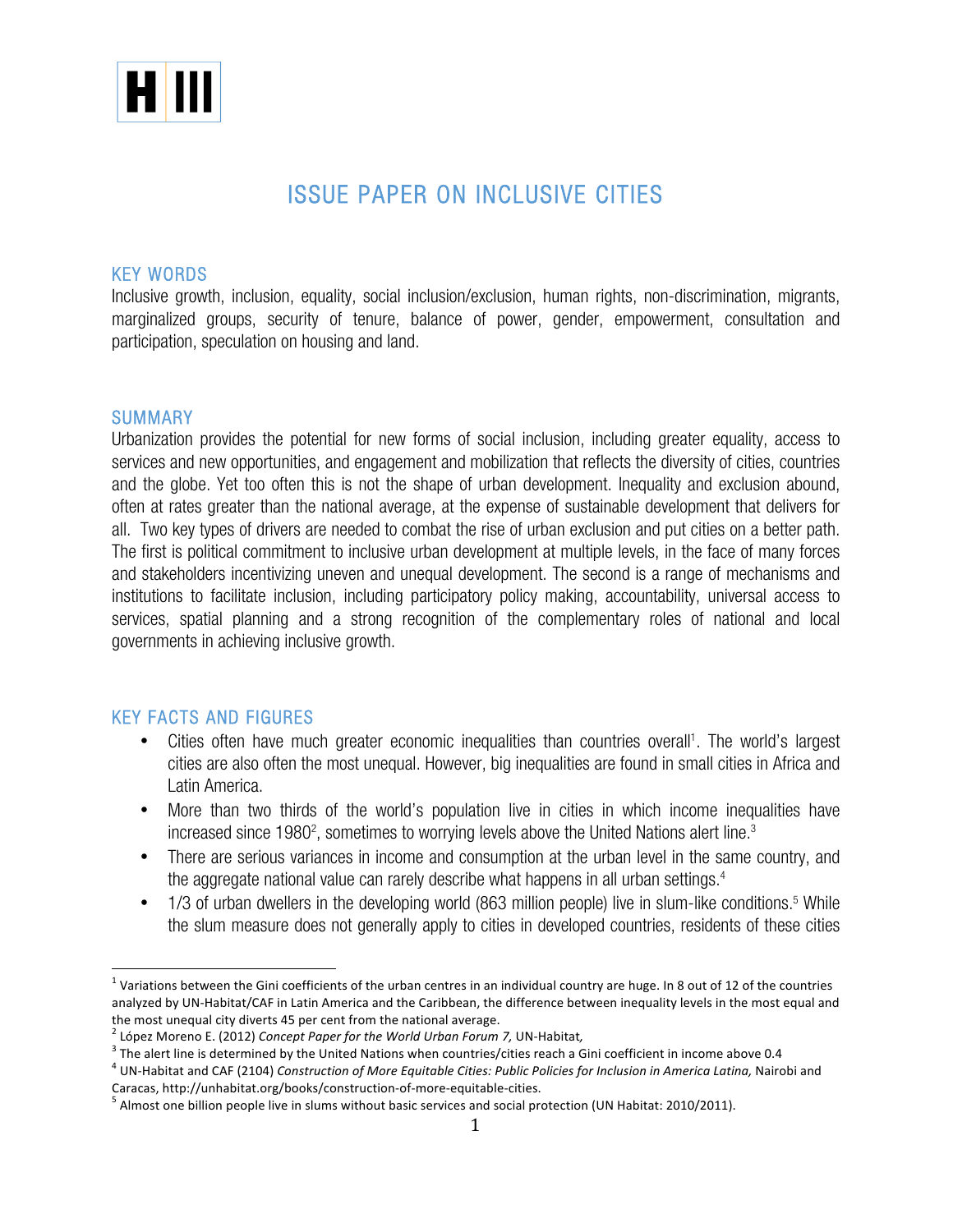

face major challenges associated with poverty, substandard housing and services, under- or informal employment, violence and more.

- Cities of the developing world account for over 90% of the world's urban growth and youth account for a large percentage of those inhabitants. It is estimated that as many as 60% of all urban dwellers will be under the age of 18 by 2030. <sup>6</sup>
- Poor women, especially those living in the slums, tend to concentrate in low-wage, low-skilled and often home-based jobs in the informal sectors. They also face unique barriers in accessing health and other services, thus denying them the advantages generally seen in urban living.<sup>7</sup>

### THE ISSUE

Urbanization can lead to a more harmonious and inclusive society. Evidence shows that urbanization can represent enormous opportunities for inclusive and sustainable development, including for gender equality and the empowerment of women:

- Urbanization provides a powerful potential for social mobilization and freedom of expression, including for the marginalized and excluded, and for wider participation and influence in politics and policy.
- In cities there are growing opportunities for women for education and to engage in professional activities. Cities have also increased demand for women workers in services and industries, in jobs that bring benefits but also risks including poor working conditions, gender gap in pay and health problems.
- The greater cultural diversity found in urban areas can deconstruct social norms, gender stereotypes and traditions or customs that hold women and disadvantaged groups back, thereby reducing associated discrimination.
- Local governments are closely connected to populations as the immediate provider of services, especially to those groups most at risk of being excluded and marginalized.
- Cities facilitate strong networks, enabling collaboration and partnerships to empower every woman and man, to promote the diversity, belonging and connectedness that is essential to combat disillusionment and radicalization, particularly among young people. Well-managed cities can promote a model of interaction that upholds the rights of every inhabitant.

The economic dynamism of cities brings many benefits but can also exacerbate inequalities, as the rewards and benefits of growth are concentrated in the hands of those who have the strongest social and political claim. Gender, ethnicity and religion, physical ability, youth and age, migration and employment status (i.e. for informal workers) are all clear determining factors in the capacity of individuals and groups to access the full benefits of urbanization, or often to be denied the same. Unequal outcomes within urban areas are reinforced by exclusion in opportunity.<sup>8</sup> In complex urban systems, such outcomes and opportunities are tightly interlinked and interactive, strongly reinforcing one another.

<sup>&</sup>lt;sup>6</sup> Ragan, Douglas. (2012). Cities of Youth, Cities of Prosperity, UN-Habitat<br>
<sup>7</sup> UN 2014. Framework of Actions for the follow-up to the Programme of Action of the ICPD.<br>
<sup>8</sup> UNDP (2013), Humanity Divided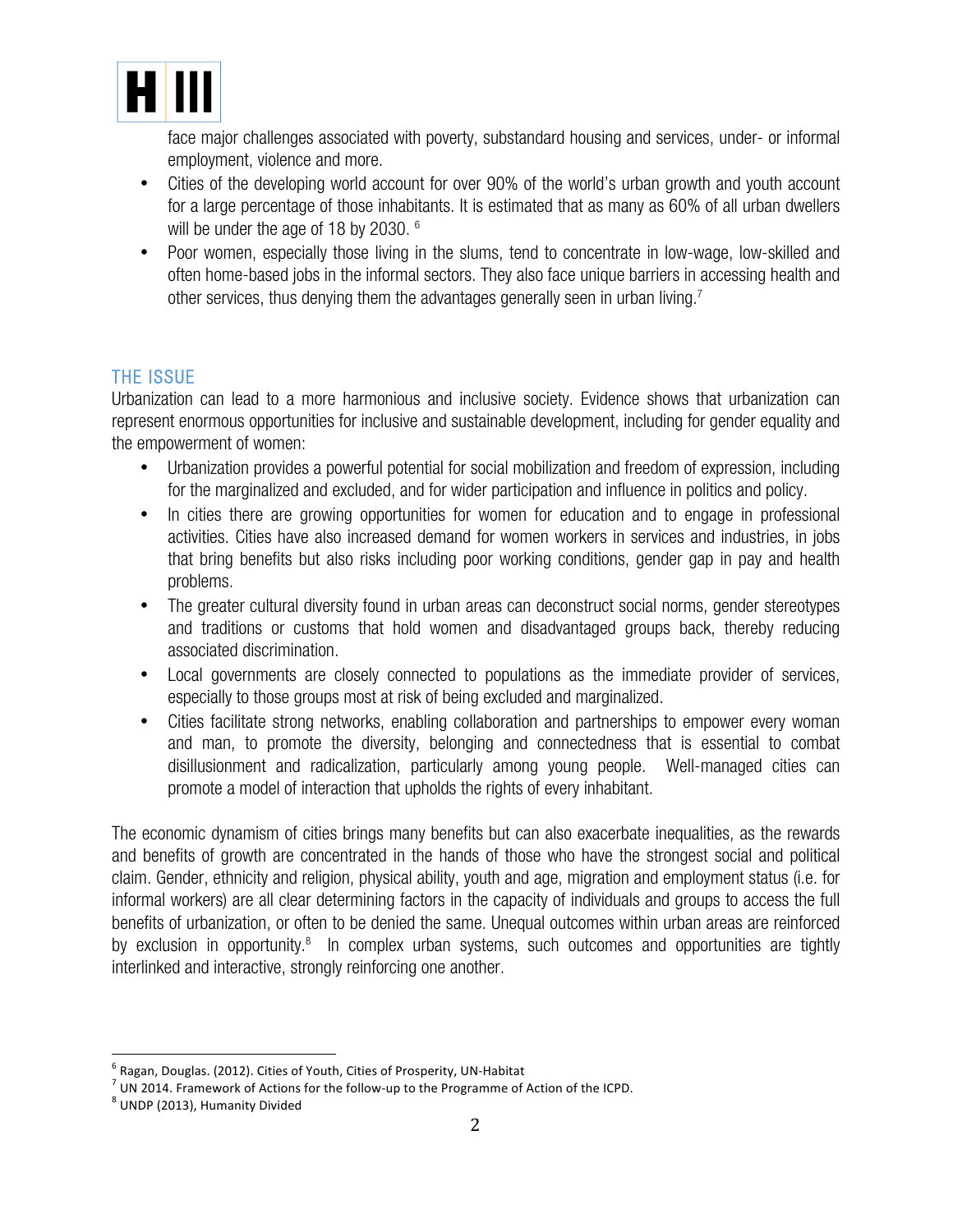

Around the world cities are usually more unequal than the countries they are found in. There are also serious variances in income and consumption at the urban level in the same country, and the aggregate national value can rarely describe what happens in all these urban settings. Studies show that income inequalities and discrimination are rarely if ever isolated to specific populations. <sup>9</sup> They intersect with other forms of inequalities in the social, legal, spatial, cultural, political and environmental spheres, reinforcing deprivation and exacerbating further inequalities.

Economic inequality is closely linked with gender inequality and spatial inequality, leading to the exclusion and often criminalization of disadvantaged and vulnerable groups such as slum dwellers, migrant workers, children, young people, older persons, persons with disabilities, indigenous peoples and minority groups. Disadvantages are greater for women within these groups as they also bear gender-based discriminations.

Migrant laborers who have moved from rural to urban areas, within and across borders, seldom share fully in the wealth and opportunities that are created. For many, the move to the city is associated with unstable, unequally remunerated or underpaid jobs, coupled with other abuses and deprivations. Many migrants have no choice but to settle in slums, with resulting exposure to pollution, crime and environmental threats, as well as limited access to basic services such as clean water and sanitation, health and education. Their deprivations are often aggravated by the informal or 'illegal' status of those settings, resulting in them being a blind spot in relevant government plans and policies.<sup>10</sup> For example, slum-dwellers often experience obstacles in access to school due to lack of residency status or birth certificates and higher drop-out rates because of child labour practices and stronger fear of violence and harassment. As a result they often depend on private schooling that requires additional expenditure and may be of poor quality.<sup>11</sup>

Women living below the poverty line, especially those living in slums,<sup>[1]</sup> tend to concentrate in the low-wage, low-skilled and often home-based jobs in the informal sectors, and non-core jobs.<sup>[2]</sup> The growth of slums also impacts women disproportionately, not only because they are, on average, poorer than men (three-fifths of the world's one billion poorest people are women and girls<sup>3</sup>), but also because they often lack decision-making opportunities and experience greater difficulty in accessing resources and services tailored to their needs. 12 The impact of such inequities is particularly notable in health outcomes, further influenced by social determinants of health.<sup>13 14</sup> This is exacerbated by barriers the urban poor and slum dwellers face in accessing health services, including overcrowding, high cost, poor quality and major transport challenges.<sup>15</sup>

 $9$  See analysis of the World Values Survey in the ICPD Global Report (UN 2014), which shows that where intolerance is high it is rarely isolated to a single group or subset of the population.

 $10$  UNESCO-IIEP. 2009. Educational marginalization in national education plans. Background paper for EFA Global Monitoring Report 2010.

<sup>&</sup>lt;sup>11</sup> See the 2010 Education for All Global Monitoring Report on the theme *Reaching the Marginalized* at: http://unesdoc.unesco.org/images/0018/001866/186606E.pdf

 $\frac{1}{11}$  Almost one billion people live in slums without basic services and social protection (UN Habitat: 2010/2011).<br>[2] Urbanization, gender and poverty. Technical briefing. UNFPA in association with IIED, March, 201

 $^{12}$  See State of the World's cities. Prosperity of cities 2012-2013. UN Habitat<br> $^{13}$  Hidden Cities: Unmasking and overcoming health inequities in urban settings. WHO & UN Habitat, 2010 http://www.who.int/kobe\_centre/publications/hidden\_cities2010/en/

 $14$  Commission on Social Determinants for Health; Final report of the Urban Settings Knowledge Network, 2008 http://www.who.int/social\_determinants/themes/urbanization/en/

<sup>&</sup>lt;sup>15</sup> UN 2014. Framework of Actions for the Further Implementation of the Programme of Action of the ICPD.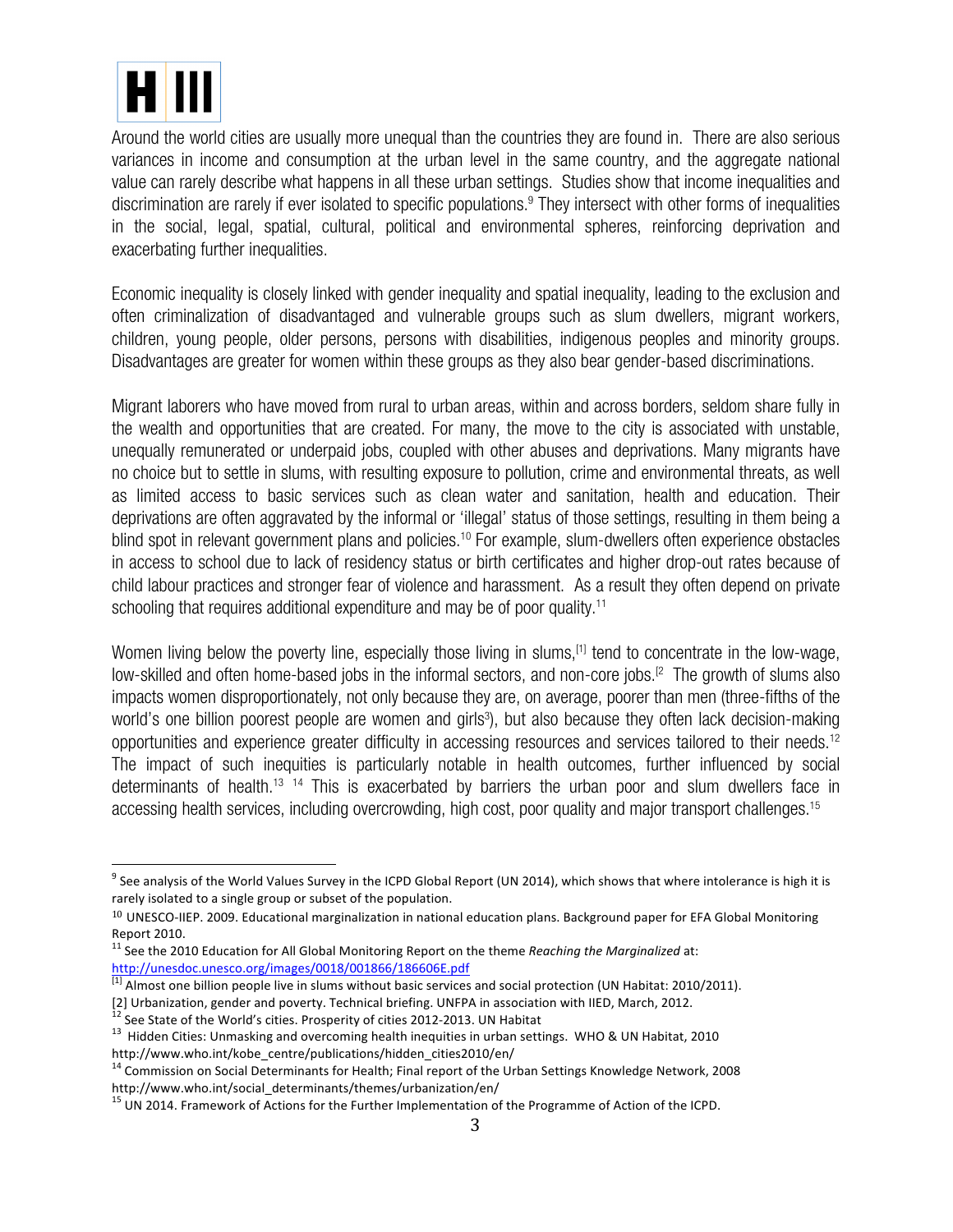

A significant challenge that faces cities is the rise of racism and discrimination. Various forms of racism, discrimination, xenophobia and intolerance have been perpetrated against individuals and populations, transgressing their fundamental human rights, and exacerbating exclusion, exploitation and even hatred. Consequently, the full enjoyment of these groups' rights, including their potential for democratic participation and socioeconomic inclusion, has been imperiled. The increasing role of cities as major actors in the fight against racism, with their own autonomy and resources, is therefore crucial in this respect. Collective action through initiatives such as the International Coalition of Cities against Racism<sup>16</sup> are a positive step to be recognized.

### KEY DRIVERS

## A. Establishing Political Commitment to Inclusive Urbanization

State authorities at national and local level are bound to implement national and international obligations, including the protection and promotion of the human rights of all without discrimination. Effective implementation of human rights, equality and non-discrimination cannot be achieved without the proactive involvement of local and subnational governments.

The role of state authorities is clear when it comes to ensuring access, affordability and adequacy of services to all in cities. Equal access of all to employment, education, adequate housing, health services, justice, water, sanitation, electricity and transports, all contribute to inclusiveness and social cohesion.

Despite obligations toward all inhabitants to uphold their rights and the evident benefits of having more inclusive cities, a wide range of factors drive exclusion in cities, including but not limited to:

- A policy focus on economic growth at the expense of inclusion;
- High competition between cities for investments, which incentivizes reducing social protections and provisions for the poor as part of efforts to attract national and international capital;
- Environmental threats to cities, including climate change, that result in eviction or relocation of the poor who often live in fragile or exposed areas within the city;
- Extreme power and resource imbalances in access to governance and decision-making
- Commodification of land and resulting speculation;

These factors have historically affected governance and planning systems across a wide range of development contexts, reinforcing the march of unequal development.

"Across the world, problems in ensuring the affordability of housing, land and property are responsible for the increasing number of people who are pushed away from well-urbanized and well-located neighbourhoods into inadequate, insecure housing conditions on the periphery. Urban planning directed to creating so-called "world-class cities" rather than controlling speculation and reining in rising rental and home prices through appropriate land management tools have contributed to boosting property prices in cities and diverted land for higher-income groups.

 <sup>16</sup> http://www.unesco.org/new/en/social-and-human-sciences/themes/fight-against-discrimination/coalition-of-cities/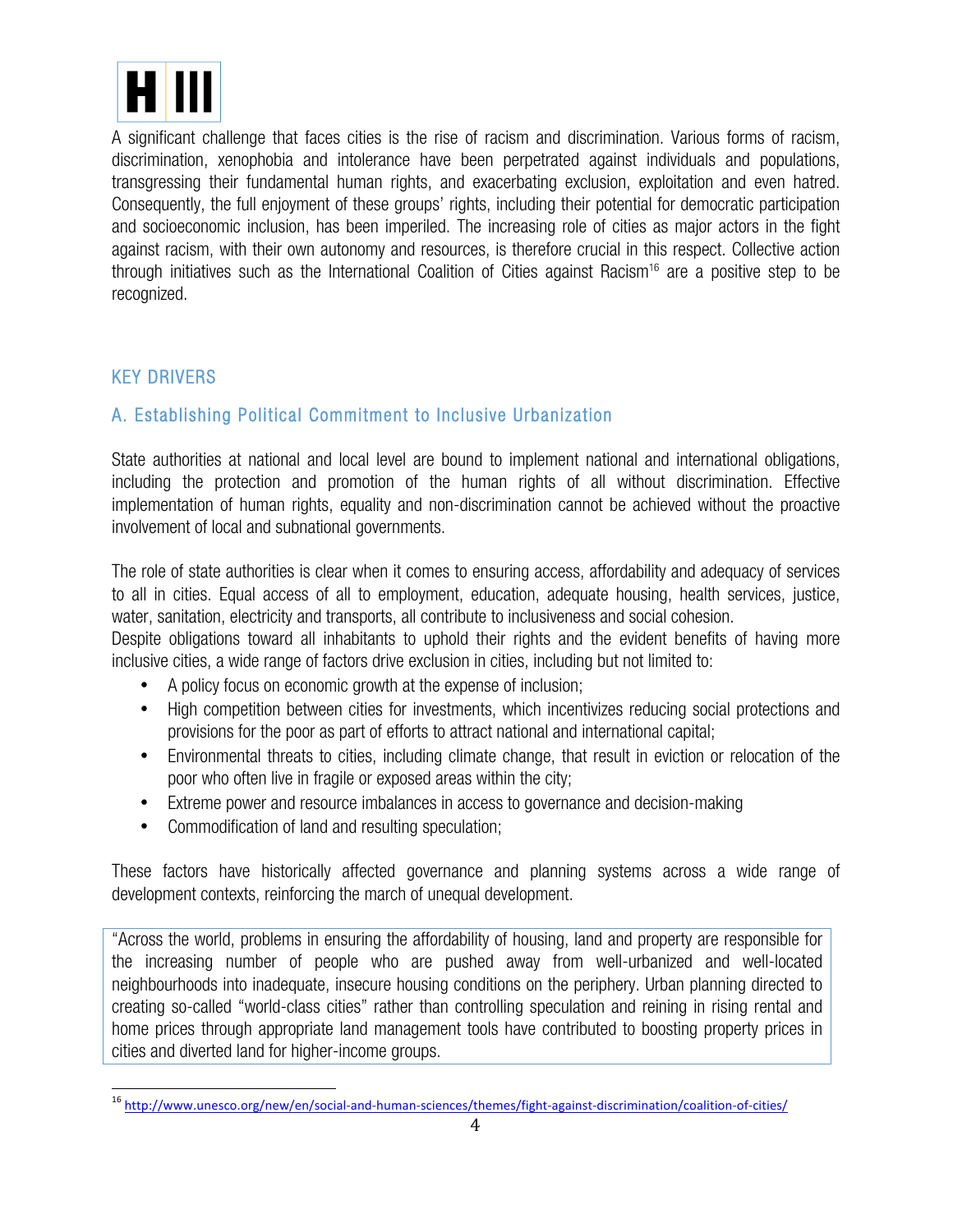

The resulting creation of spatially separated settlements for the rich and the poor in urban and rural areas can be defined — as the previous Special Rapporteur described — as "urban and rural apartheid". Slums and squatter settlements arise in part from the colossal gap between supply and demand of affordable housing in well-located land and lead to discrimination, playing a strong role in keeping large groups in poverty and poor living conditions, with little access to opportunities for a better future. The result is fragmented and divided cities, with the erosion of social cohesion."

#### Report of the Special Rapporteur on adequate housing to the General Assembly, A/63/275

In the midst of these drivers and mechanisms of exclusion, it is therefore essential that local and national governments take a positive and proactive approach to achieving inclusive cities – as a means of delivering on their obligations and setting a course to urbanization that delivers effectively for all.

This includes promoting a more balanced approach to the perception of migrants: it is essential to improve the current migration "narrative", which is essentially negative, to more accurately reflect contemporary migration realities; and the historically positive impact of human mobility on our societies, many of which have been built with the contributions made by migrants.

## B. Establishing the Pathway to Inclusive Cities

#### 1. Participation and social innovation in planning, implementation and evaluation

Supporting excluded urban groups to share their views and represent their own needs: An essential aspect of ensuring inclusion and meaningful participation by all is through the mobilization of excluded groups themselves, whose ability to engage with more powerful stakeholders is greatly enhanced through collective action. Special emphasis should be placed on increasing women's, young people's and older person's participation in democratic life and decision making at all levels. Gender equality perspectives should, for example, be mainstreamed into all decisions around budgeting, infrastructure investments, and land-use and development planning. Experience shows that collective action by communities, women's organizations and organizations of the urban poor (i.e. organizations such as Shack and Slum Dwellers International or informal workers groups such as the Global Alliance of Waste Pickers, the Self Employed Women's Association, or HomeNet) are highly effective in addressing key urban challenges (e.g. housing, environment, and disaster risk reduction) and negotiating with other stakeholders like government or private land owners.

Fostering inclusive social innovation processes can build partnerships amongst stakeholders with historically different interests to solve collective problems wherever possible. Marginalized, vulnerable and excluded groups can use the urban space to project their voices, to participate in community politics, and influence social and political processes. Examples from the Asian Cities Climate Change Resilience Network show how participatory vulnerability assessments engaging a wide range of stakeholders can help build mutual understanding of problems, trust among disparate actors, and new ways of working. Inclusive social innovation processes can lead to more inclusive outcomes – for instance, the awarding of solid waste management contracts to associations of informal waste pickers, development of independently managed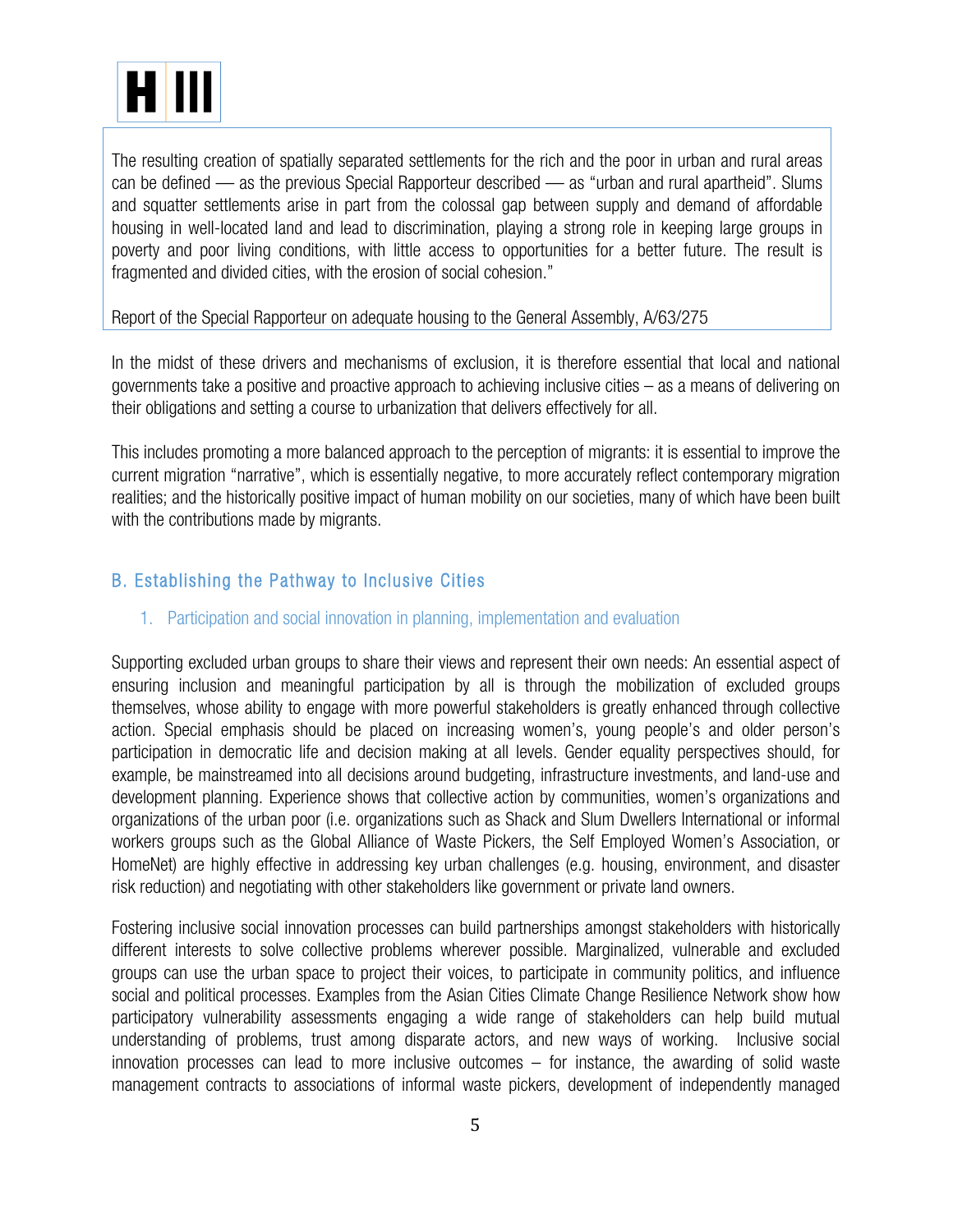

flood early warning systems (as in Hat Yai City in Thailand), or improvements in urban design that support elderly populations.

#### 2. Realizing the rights of all to universal access to quality basic services

Promoting universal, age and gender responsive access to quality basic services: An urban age and genderresponsive development model with adequate policies and institutional frameworks, for promoting universal access to urban basic services, such as sustainable and affordable housing, health including sexual and reproductive health, nutritious food, water and sanitation, education and training facilities, including life-long learning and vocational education, and basic income security, especially for urban dwellers living in poverty and those experiencing discrimination, is another lever of change. Such services should be available and accessible to everyone, and meet certain minimum quality standards as established by international human rights law. It is essential to assess the way these services are accessible and utilized according to the different needs of other marginalized groups, such as indigenous peoples, migrants, ethno-cultural specificities of communities, women with disabilities, adolescent girls, older persons and others in the decision making processes related to urban planning.

Social protection and social services such as social transfers and health coverage can reduce vulnerability of poor and excluded populations, particularly when they are designed to be responsive to the particular needs of these populations. This along-side with generating decent work, prioritizes equality and investment in people, which are at the center of promoting inclusive cities. Focusing particularly attention on migrant populations is crucial in this regard, including removing internal mobility restrictions, removing obstacles linked to migration status for access to basic services such as health and education, addressing various forms of discrimination, including multiple discrimination, against migrants in different spheres of life – economic, social, political and cultural – and providing support to migrants for facilitating their full integration in host societies, inter alia by tackling stereotypes and promoting intercultural dialogue and understanding. Rural urban migrants are disproportionately young, meaning age-responsive support to housing, education, health services including sexual and reproductive health and employment are essential. Safe and generative urban spaces for youth have been linked to youth having greater access to training, health services, and a space to for youth to have their voices heard in local governance.

#### 3. Spatial planning for inclusion

Improved spatial connection establishes a link between land use and accessibility, eliminates or reduces the imbalances between residential and working areas and reduces the gap between slums and consolidated neighborhoods. It facilitates access to the areas in which job opportunities, equipment and public services are located, thereby limiting territorial inequality.

Spatial planning for inclusion holds particular potential in countries and cities where urbanization is happening rapidly. Urban population growth offers the possibility of new spatial forms, new approaches to provision of services, and the creation of new opportunities for urbanizing populations. Spatial planning can create the infrastructural foundation for supporting economic transitions. New jobs emerge that, if in line with human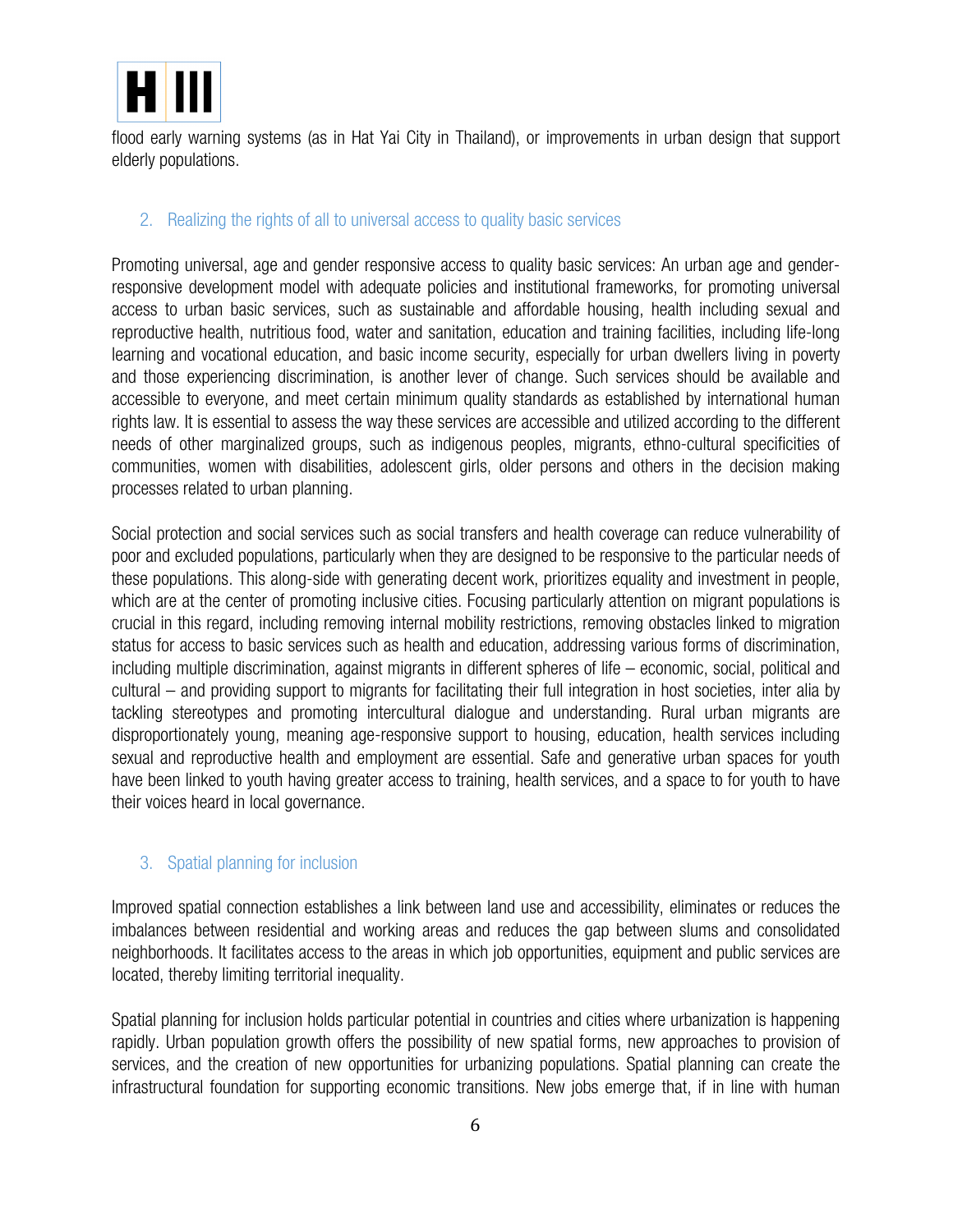

rights and labour standards, can provide pathways for individuals, households and communities to reduced poverty, increased well-being and greater equality.

#### 4. Accountability

Enhanced monitoring and accountability of local and national governments and private actors, especially related to urban planning and land administration. Decisions and processes that affect urban residents need to be transparent to all, subject to public scrutiny and to include free and fair dispute and complaint mechanisms – all critical to reducing instances of public corruption that work in favor of powerful interests. Gender responsive community report cards for instance allow communities to develop indicators to assess their own needs and evaluate government performance. Under the Urban Governance Initiative (TUGI), the use of report cards in Cebu, Philippines, helped assess the capacity of the city government to respond the needs of women, which further led to a gender code for the city and the adoption of a new ordinance on domestic violence.

Enhancing access to information: Initiatives and databases can provide free access to information to the public—for instance, on budgeting, urban development plans, zoning, and disaster risk. Across the globe, initiatives to promote transparency of decision-making are being adopted by municipalities. They are notably adopted in several Latin American countries and in Indonesia (for instance, the Solo Kota Kita project), where they aim at enabling informed citizen votes during participatory budgeting processes. These initiatives are mostly based on open data policies in the most connected countries, with the development of visual tools and neighborhood mapping. In other cities, governments are partnering with community members to collect information on informal settlements or informal economy.

#### 5. Understanding the roles of national and local government in generating inclusive urbanization

Much of the previous sections have addressed vital factors at the local level. Yet exclusion is reinforced by a variety of national and global factors that local governments and stakeholders are not in a position to address. Coherence and coordination between central and local governments is essential to ensure synergies and complementarities of interventions at different levels, incorporate urban growth into national and local planning, and avoid blind spots and lacunae in relevant policies and plans. Too often discrepancies and contradictions exist between central government policies and those implemented by local authorities.

Decentralization processes may fail to establish a clear division of labor with corresponding accountabilities, which will hinder the elimination of inequalities. This also requires cooperation between cities, and between urban and rural areas as a way to address the abovementioned issues and challenges. Through the exchange of expertise, competencies, good practices and practical experience in areas such as education, employment, housing and awareness-raising, cities and city-level actors can leverage achievements in sustainable and inclusive urban development, encouraging innovation and build mutually beneficial collaborative relationships.

National policies play an important role in enabling or constraining local actors from achieving inclusive outcomes at the local level. For example: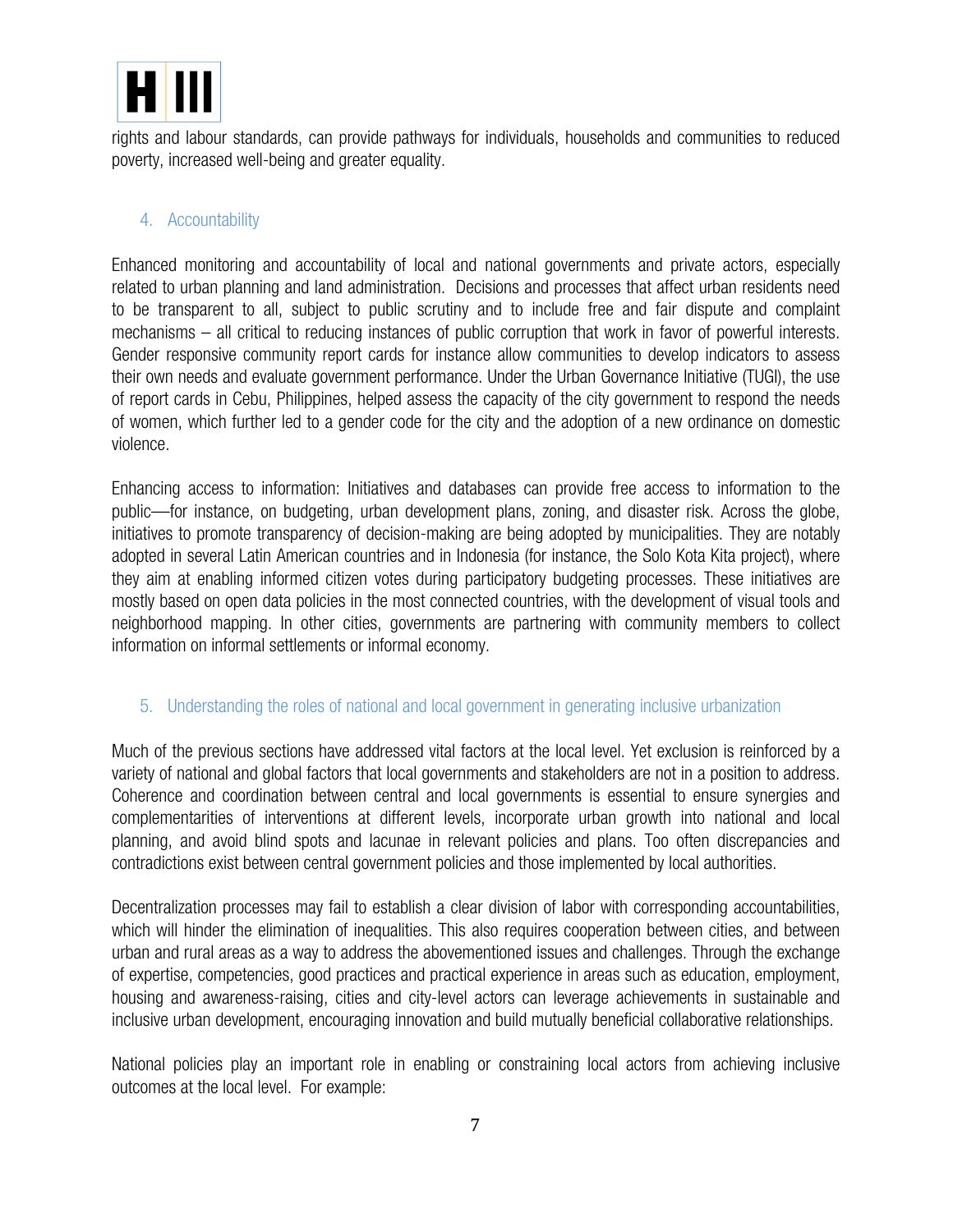

- Efforts to devolve authority and finance to the local level, paired with mechanisms for capacity development and accountability, can enable governments to better service their populations.
- Reform of laws and regulations that constrain movement (such as domestic registration systems in China and Vietnam) or limit the ability of migrants to access basic services, and strengthening laws and regulations on the integration of population projections, including those relating to urban growth, into development planning.
- Reform of policies that force cities to compete based on characteristics such as physical size or GDP – for instance, city classification systems – that do not promote efficient or social progressive resource allocation.
- Flexible fiscal policies and budget allocation processes that recognized the differentiated needs of various types of cities.

Cities and national government can moderate exclusionary outcomes especially related to urban planning and land administration. Urbanization processes should be more firmly entrenched in a human rights framework that ensures the alignment of goals and implementation processes to specific human rights obligations while promoting the accountability of local governments with respect to evolve from technocratic models to rightsbased models that ensure the accountability and responsibility and the entitlements of city dwellers as, who are human rights-holders. Decisions and processes in cities need to be transparent with information accessible to everyone; foster women's agency and full and equal representation in decision-making; subject to public scrutiny; and buttressed by free and fair dispute and complaint mechanisms. City-dwellers and notably those belonging to disadvantaged groups should be empowered so as to be able to claim their rights when these are violated or remain unfulfilled.

#### PLATFORMS

Tool: Population Situation Analysis, http://www.unfpa.org/publications/population-situation-analysis This guide provides the basis for an integrated appraisal of population and reproductive health dynamics and their impacts on poverty, inequality and development, including the links with the demography of urbanization.

#### Initiative: Every Woman, Every Child, http://www.everywomaneverychild.org/

Launched by UN Secretary-General Ban Ki-moon during the United Nations Millennium Development Goals Summit in September 2010, Every Woman Every Child is an unprecedented global movement that mobilizes and intensifies international and national action by governments, multilaterals, the private sector and civil society to address the major health challenges facing women and children around the world. It has a new locational focus -- Every Woman, Every Child, Everywhere -- that looks particularly at urban inequalities and human mobility.

Process: The special procedures of the Human Rights Council are independent human rights experts with mandates to report and advise on human rights.

http://www.ohchr.org/EN/HRBodies/SP/Pages/Welcomepage.aspx

Process: The human rights treaty bodies are committees of independent experts that monitor implementation of the core international human rights treaties.